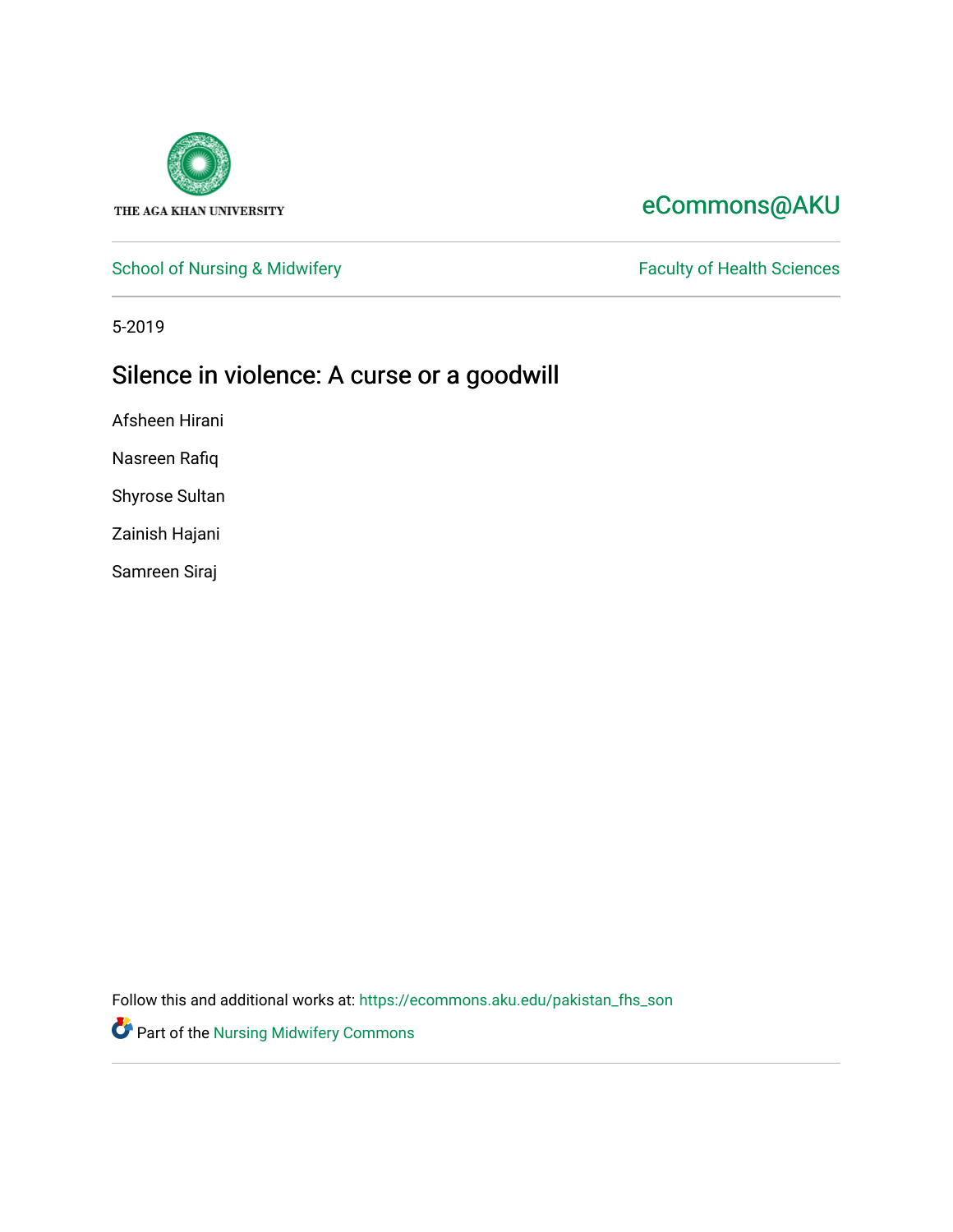- Teixeira da Silva, J.A. (2018d). PubMed Commons closure: a step back in post-publication peer review. *AME Medical Journal* 3: 30. DOI: 10.21037/amj.2018.02.07
- Teixeira da Silva, I.A. (2018e). Reflection on the Fazlul Sarkar vs. PubPeer ("John Doe") case. *Science and Engineering Ethics* 24(1): 323-325. DOI: 10.1007/s11948-016-9863-1
- Teixeira da Silva, J.A., Dobránszki, J. (2018) Editors moving forward: stick to academic basics, maximize transparency and respect, and enforce the rules. *Recenti Progressi in Medicina* 109(5): 263-266. DOI: 10.1701/2902.29244
- Teixeira da Silva, J.A., Dobránszki, J., Al-Khatib, A. (2016) Legends in science: from boom to bust. *Publishing Research Quarterly* 32(4): 313-318. DOI: 10.1007/s12109-016-9476-1
- Teixeira da Silva, J.A., Shaughnessy, M.F. (2017) An interview with Jaime A. Teixeira da Silva: insight into improving the efficiency of the publication process. *North American Journal of Psychology* 19(2): 325-338.

# **Silence in Violence: A curse or a Goodwill?**

*- Afsheen Amir Ali Hirani* The Aga Khan University Hospital Email: afsheen.hirani@aku.edu *- Nasreen Rafiq; Shyrose Sultan; Zainish Hajani; Samreen Siraj* The Aga Khan University Hospital

## **Abstract**

Healthcare professionals face dilemmas regarding maintaining and breaching confidentiality while dealing with victims of sexual violence. The sensitivity of the cases of violence and the aim to prevent harm generates ambiguity for sound ethical and legal decision making. In Pakistan, maintaining silence is often preferred over breaking the silence. Thus, it is essential to view the risks and benefits of the conflicting positions keeping in mind the diverse perspectives and the bigger picture. Organizations, community and government can plan different strategies to put an end to this obscene game of "silence in violence".

#### **Description of the issue**

"Ssshhh... Don't talk about it! It is better to remain silent!" Sexual violence and intimate partner violence are always tagged as hush-hush phenomena in Pakistan (Ali & Khan, 2007). A survey by Human Rights identified that approximately 90% of females in Pakistan have faced some sort of abuse, among which 60% is related to physical abuse and almost 30% is reported as sexual abuse. However, due to the conservative and patriarchal societal system and lack of proper ethical-legal policies, the victims tend to keep the sexual violence confidential; therefore, it remains under-reported (Abugideiri, 2010; Pakeeza, 2015). Victims try to mask the occurrence of sexual violence through other vague reasons, and if a healthcare professional (HCP) identifies the case, patients force them to keep it confidential because of the fear of stigmatization and lack of socio-legal support (Andersson et al., 2010). However, few of the policies and laws like 'domestic violence bill and prevention of antiwomen practices' encourage the citizens to report such events (Weiss, 2012). HCPs face dilemma regarding maintaining and breaching confidentiality of such sensitive events as reasonable ethical decision making is quite ambiguous in these situations. One of the clinical scenarios is described below.

A 20 year old female patient was admitted to a general surgery ward with rectal perforation. Further examination revealed multiple lacerations and cuts on her whole body especially on the breast and abdomen. Her husband said that few days ago patient fell down in the bathroom so these marks were due to the traumatic fall. However, on detailed interaction with the patient, the nurse identified that it was a case of intimate partner violence portraying physical as well as sexual abuse. Patient asked the nurse to keep this information confidential. The nurse was concerned about the patient so she shared this with higher authorities. The management paid no heed and insisted her to focus on nursing care. The nurse then tried to advocate for patient's right by talking with patient's mother about it. However, this created a chaos when patient's husband came to know about this situation. He filled the LAMA (Leave Against Medical Advice) form and discontinued his wife's treatment. Moreover, an observation was filled against that nurse by the management.

The ethical questions that arise from the abovementioned scenario are: Does the duty to warn supersede the duty to maintain confidentiality of the victims? Does patient's safety override the principle of fidelity towards patient? Does breaching confidentiality rationalize beneficence or infringe on the principle of non-maleficence? Does one's job security outweigh one's responsibility of patient's advocacy? This paper will reflect on the scenario from diverse paradigms and find justifications based on ethical principles and theories. 

#### **Our position**

We believe that in the aforementioned scenario and other similar circumstances remaining silent and maintaining confidentiality is ethically unjustified. The HCPs should breach the confidentiality in order to protect the patient from foreseeable preventable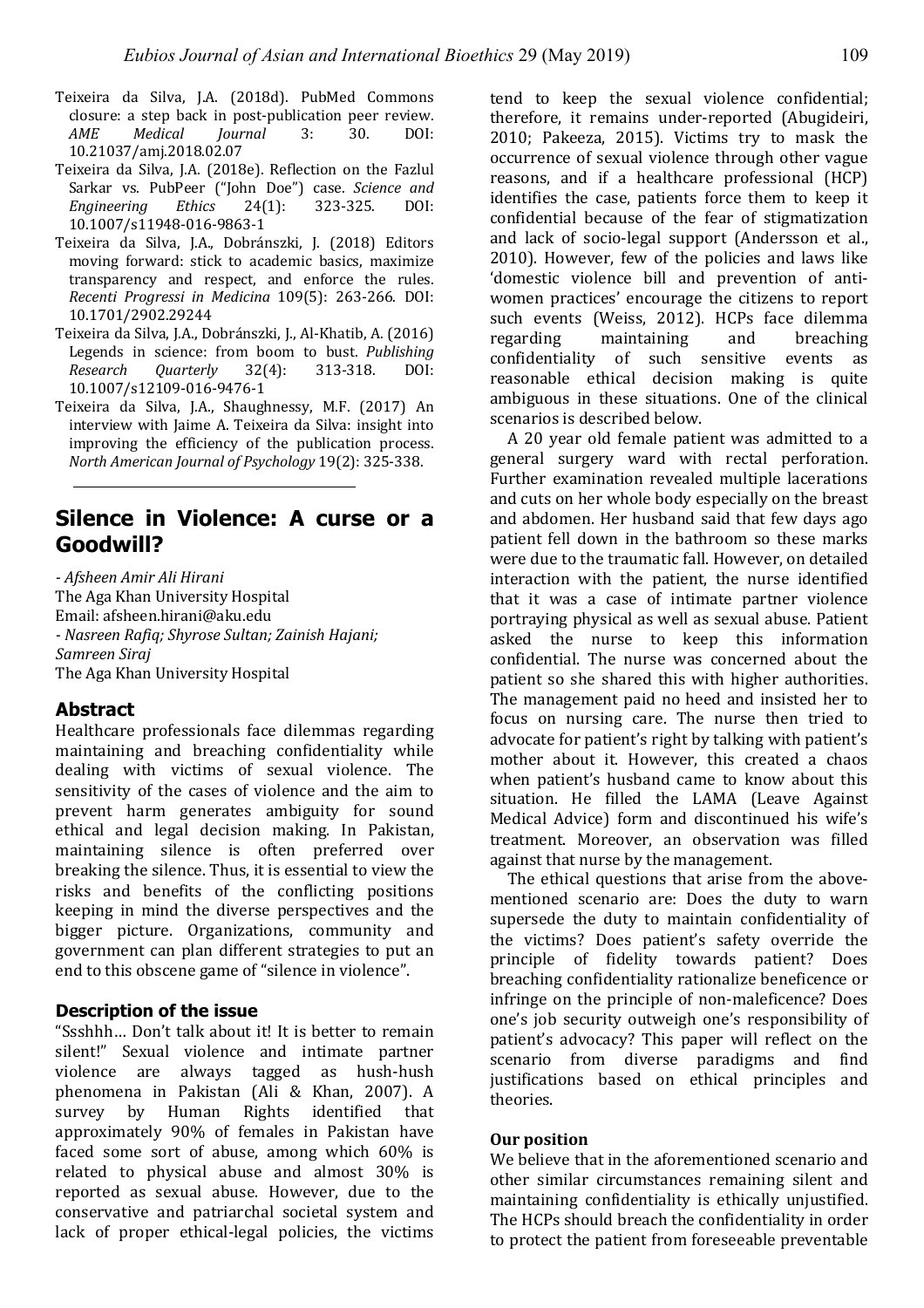harms and to put an end to this vicious cycle of "maintaining silence and promoting recurrent violence".

# **1) Confidentiality versus duty to warn**

Privacy is the basic right of every individual that allows them to control their personal information, whereas confidentiality is a branch of informational privacy that highly demands non-disclosure of private information of patients by the HCPs (Burkhardt & Nathaniel, 2013). Liberalism theory also highlights that an individual is unique and is free to make decisions. Thus, the victims of violence can unrestrictedly make decisions and take choices regarding their privacy based on their values and beliefs, and it would be unethical to disclose patient's sensitive information without their consent. On the other hand, HCPs are obliged to warn individuals at risk. Thus, for the beneficence of vulnerable population, it is necessary to breach confidentiality (Burkhardt & Nathaniel, 2013). For instance, in this scenario, not warning the family members and the victims about the future risks could lead to more incidences of sexual violence, unstoppable harm and even the incidences of incest by the abuser. Duty to warn is based on two factors: (i) Potential threat (ii) Potential victims. In the scenario, both factors are foreseeable; therefore, breaching confidentiality is also justified.

*The consequence of our position:* Universal Declaration of Human Rights (1948) and the constitution of Pakistan (1973) clearly affirm that every individual's decision should be respected and they should be protected from undignified actions. Patient's ability to maintain privacy is an expression of autonomy, which safeguards their dignity (Beauchamp & Childress, 2013); breach in confidentiality of these victims may question the corresponding virtue of respectfulness. It may lead to stigmatization and loss of social relationships due to the taboo attached to sexual violence.

*Counter argument for justification:* In Pakistani culture, people live in extended families; thus the incidences of intimate partner violence not only affects the primary victim but also threatens the physical, social, emotional and mental state of other people in the family including children and elderly people (Ali, Asad, Mogren & Krantz, 2011; Widom & Wilson, 2015). Hence, dignities of all other family members' precious lives are under control of a single perpetrator. Utilitarianism theory asserts that maximum benefit (happiness) for maximum people is always at an upper hand than an individual's priority. It clearly justifies breaching confidentiality of a sexual violence case in order to warn a larger group of people at risk to prevent recurrent harm (Beauchamp & Childress, 2013).

# **2) Fidelity versus patients' safety**

Confidentiality is one of the key aspects of patients' care mentioned in both the Hippocratic Oath and the Nightingale's pledge (Beauchamp & Childress, 2013). Thus, obligations of fidelity arise once an HCP builds a therapeutic relationship with a patient. Victims of violence are highly distressed; therefore, the role of HCPs is very crucial to rebuild their trust and to provide psychosocial support to them. This can be accomplished when the HCPs show trustworthiness by maintaining confidentiality. In contrary, HCPs are obliged to ensure patients' safety for patients' beneficence. The argument of maintaining strict confidentiality could be questioned based upon the probability and magnitude of a preventable harm. According to risk assessment criteria cited in Beauchamp and Childress  $(2013)$ , if the probability of harm is high and the magnitude is major, then confidentiality could be breached (refer to appendix 1). In the case scenario, there was a high probability that patient could get abused physically and sexually after getting discharged from the hospital which could result in recurrent major psychological, physical and emotional harms, hence, confidentiality should be breached.

*Consequence of our position:* Breaching confidentiality could break the fiduciary relationship between HCP and a patient (Burkhardt & Nathaniel, 2013). Thus, the overall system of medical confidentiality and fidelity could get eroded. Hence, victims of sexual violence would never disclose sensitive information and would never opt for treatment despite the medical emergencies caused by violence (Ali & Khan, 2007). Furthermore, defying fidelity could also infringe on the principle of non-maleficence by creating an additional threat to the already compromised emotional and psychological well-being of the victim.

*Counter argument for justification: Overriding* fidelity may serve as a short-term source of maleficence for the patient; however, taking actions for beneficence may prevent harm and promote good for a long run. Females in Pakistan are financially and physically dependent on their husbands; therefore, the probability of recurrent violence is very high (Chatha, Ahmad & Sheikh, 2014). Islam also refers to sexual violence and intimate partner violence as "Zina and infliction of harm" respectively, and guides us to take actions to save one's life (Abugideiri, 2010). Hence, breaching confidentiality for the victim's beneficence may prevent the victim from life-long recurrent physical, psycho-social and emotional harms caused by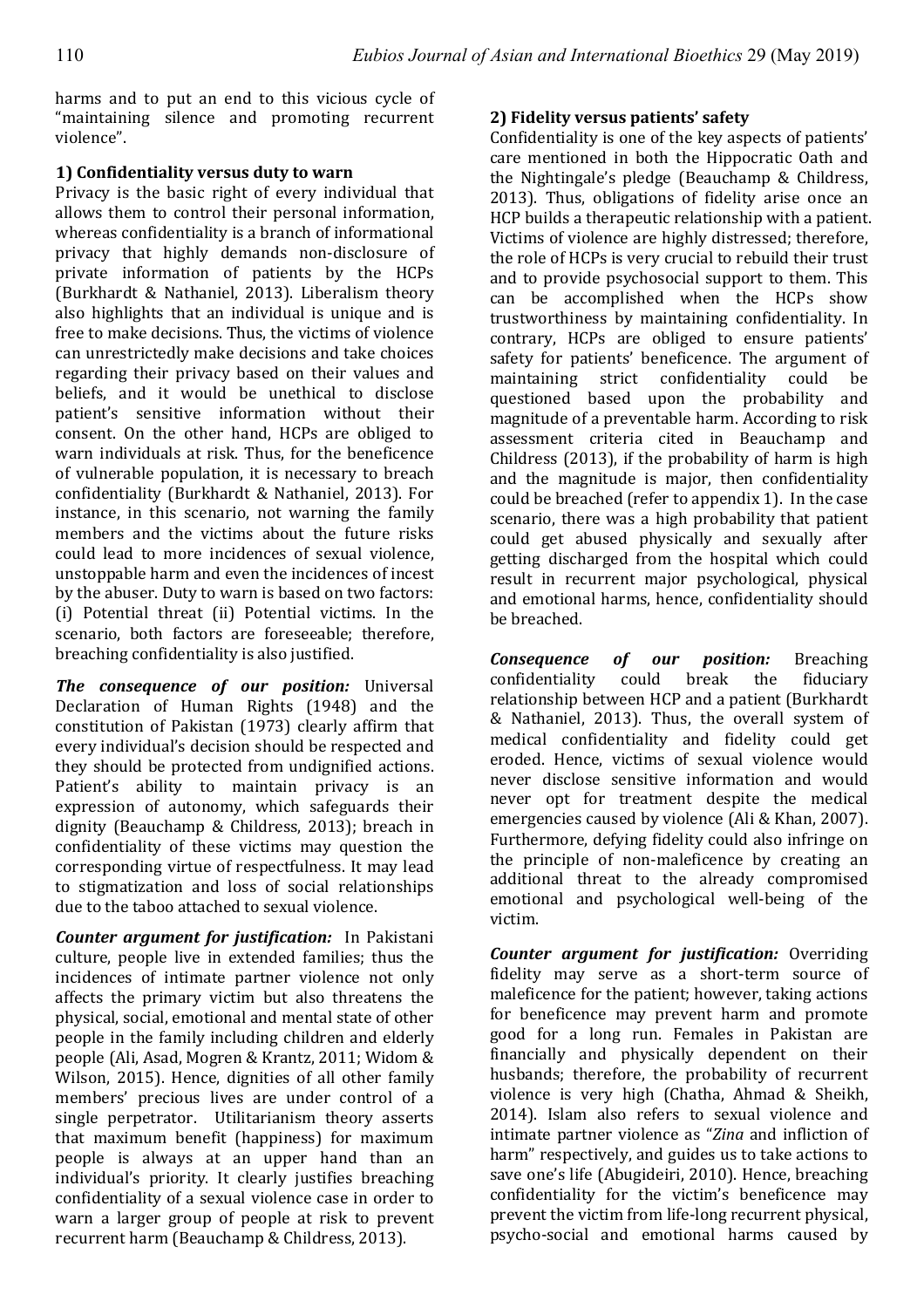intimate partner violence, and it could also reduce the burden of hospital re-admissions. Thus, the principle of beneficence outweighs the duty to keep promises in this situation.

#### **3) Job security versus patient's advocacy**

Moral standards are of two types. Ordinary moral standards are the obligations of common morality that pertain to every HCP working in an organization, whereas extraordinary moral standards are the supererogatory acts that are performed by the HCPs who aspire to achieve moral ideals altruistically (Beauchamp & Childress, 2013). Unfortunately, the institutes and the healthcare systems in Pakistan are not flourished enough to demarcate the fine line between obligations, ordinary moral standards and moral ideals (Syed,2012). The hospital-based policies and top management force HCPs to just stick to their obligations and criticize them to perform supererogatory acts at times and vice versa. In our healthcare system, job description confines nurses to routine care activities and prohibits them from indulging in legal and personal matters like sexual violence. In the case scenario, although the nurse was criticized by the management, she altruistically advocated for the patient by going against the policies of the organization. Consequently, an observation was filled against her. Thus, these types of repercussions compel HCP to think about their job security and associated personal consequences rather than performing supererogatory tasks for patients' benefit.

In contrast, Kantianism theory emphasizes on rationales and reasons of an act rather than relying purely on consequences. Kant believes that an HCP's actions depend on his/her maxims that can be justified through categorical imperatives (Beauchamp & Childress, 2013). If HCPs do not advocate for their patient in order to save their job, then, do those HCPs believe that someone would advocate or care for them when they are in need? Will those HCPs presume that somebody would act to prevent them from foreseeable harm? Obviously not! Hence, advocacy should be given priority over personal means.

*Consequence of our position:* There is a threat to job security of HCPs because of unclear job descriptions and obligations. Due to the repercussions faced by the nurse in the scenario. nobody would take charge to talk about such issues in healthcare when faced with similar situations. Moreover, due to lack of ethical and medico-legal policies in an institution as in the mentioned case scenario, the abuser may deny the truth and may show his/her dominancy over the victim. As in this scenario, the husband discontinued his wife's treatment. Likewise, the abuser may threaten the HCP who reported the incidence of sexual abuse. Therefore, safety of the HCP is equally important as of the patient.

*Counterargument for justification:* It can be deduced that HCPs prefer to remain silent due to organizational constraints and lack of policies. Hence, it is an organizational issue rather than HCP's fault. However, advocacy for the victims of sexual violence is one of the fundamental duties which lie within the holistic care model of nursepatient therapeutic relationship and it is an act that can easily become a universal imperative as per Kant (Burkhardt & Nathaniel, 2013). Thus, in this case advocating for the patient is justified as it is embedded in nursing and medical ethics. Hence, the application of Kantian ethics vindicates that it is unethical to remain silent over preventable harmful conditions for patients.

#### **Recommendations for implementation**

According to WHO's world report on sexual violence (n.d.), the following interventions could be strategized at organizational, community and governmental levels. Organizations must work in a coherent way so that patients and HCPs both can trust the system; therefore, hospitals must develop an ethics committee that should solve medico-legal and ethical issues. All HCPs should be trained to identify the potential cases of violence, to assess the victims and to handle these situations in a sensitive vet effective manner. This should be included in the nursing and medical curriculum as well. Besides, hospitals should have "sexual violence evidence kits" that include instructions for collecting medico-legal evidence and legal forms for proper documentation. Furthermore, a trio approach should be considered when dealing with victims. This includes emergency care nurse/doctor, hospital ethics committee and psychologist. Victims must be counseled regarding potential harm and the ways to deal with a situation. Moreover, hospitals must collaborate with legal authorities so that legal proceedings could be done against the perpetrator. Additionally, rather than criticizing, the institution must appreciate the HCPs who advocate for victims of abuse and organizations should provide job security and safety to its employees too.

At the community level, community-based projects should be run to empower victims. Life skills and other educational programmes should be initiated and men should be involved in such activities to support women. The stigma attached to the victims can be erased via community-based theatres, debates, public meetings and media. Community health nurses could propose psychosocial support programs and referrals for the